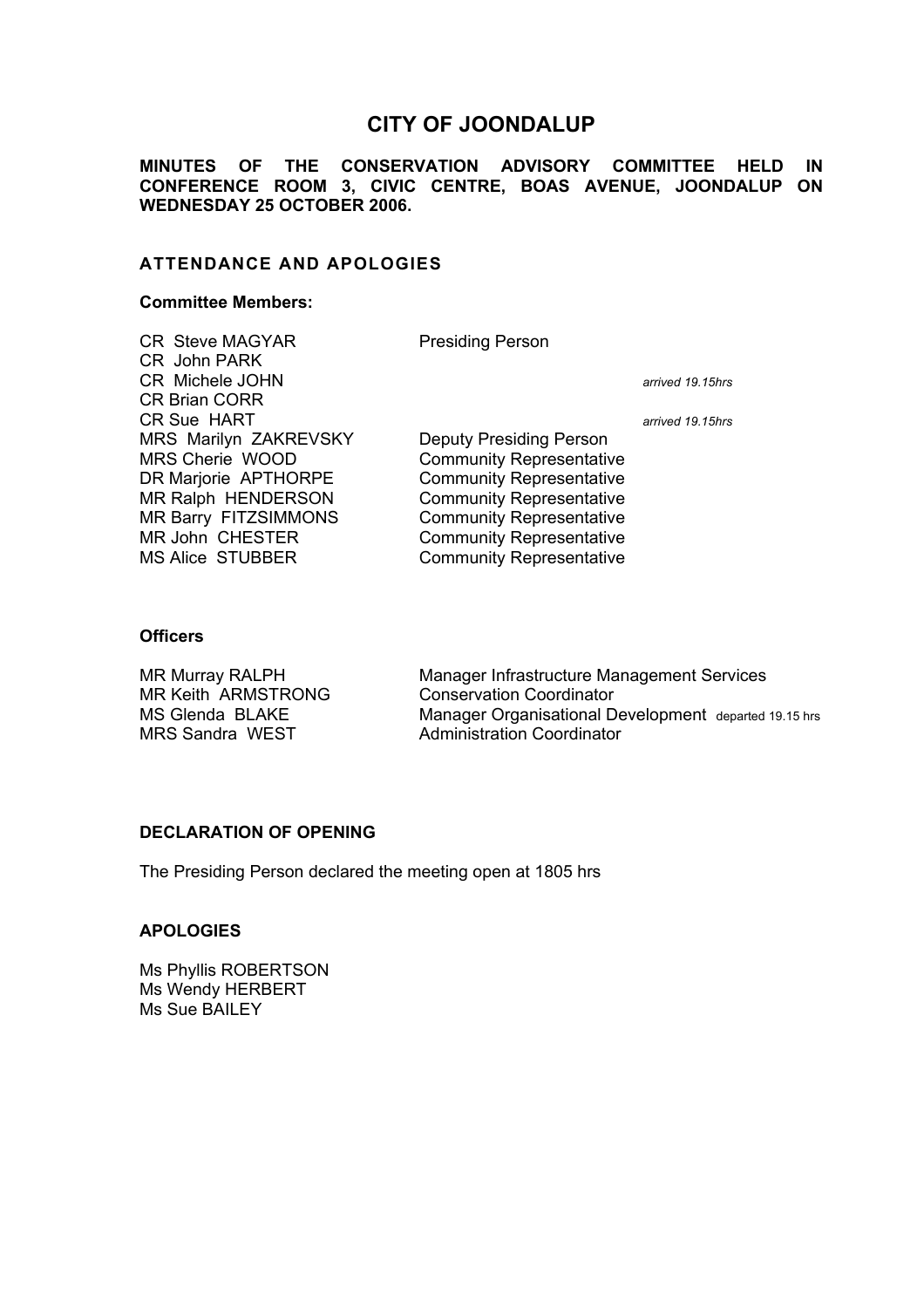## **CONFIRMATION OF MINUTES**

# MINUTES OF THE CONSERVATION ADVISORY COMMITTEE HELD ON 27 SEPTEMBER 2006.

**MOVED A Stubber SECONDED M Zakrevsky that the Minutes of the meeting of the Conservation Advisory Committee held on 27 September 2006 is CONFIRMED as a true and correct record.** 

#### **CARRIED (10/0)**

**In favour of the Motion** Crs Magyar, Corr, Park, Mrs M Zakrevsky, Mrs C Wood, Ms A Stubber, Dr M Apthorpe, Mr R Henderson, Mr B Fitzsimmons, Mr J Chester

#### **ANNOUNCEMENTS BY THE PRESIDING PERSON WITHOUT DISCUSSION**

Presiding Person introduced Cr Corr as a new Committee Member. Cr Corr gave a short introduction.

## **DECLARATIONS OF INTERESTS**

Nil.

# **IDENTIFICATION OF MATTERS FOR WHICH THE MEETING MAY SIT BEHIND CLOSED DOORS**

Nil.

# **PETITIONS AND DEPUTATIONS**

Nil.

# **REPORTS**

# **ITEM 1 CJ174-10/06 - REVIEW OF ADVISORY COMMITTEES OF COUNCIL – (15058)**

**WARD:** All

**RESPONSIBLE** Mr David Djulbic **DIRECTOR:** Infrastructure Services

#### **PURPOSE**

To introduce to the Conservation Advisory Committee the above report.

#### **EXECUTIVE SUMMARY**

At the Council Meeting held on 10 October 2006, the report titled "Review of Advisory Committees of Council" was considered. The report examined the future operations of the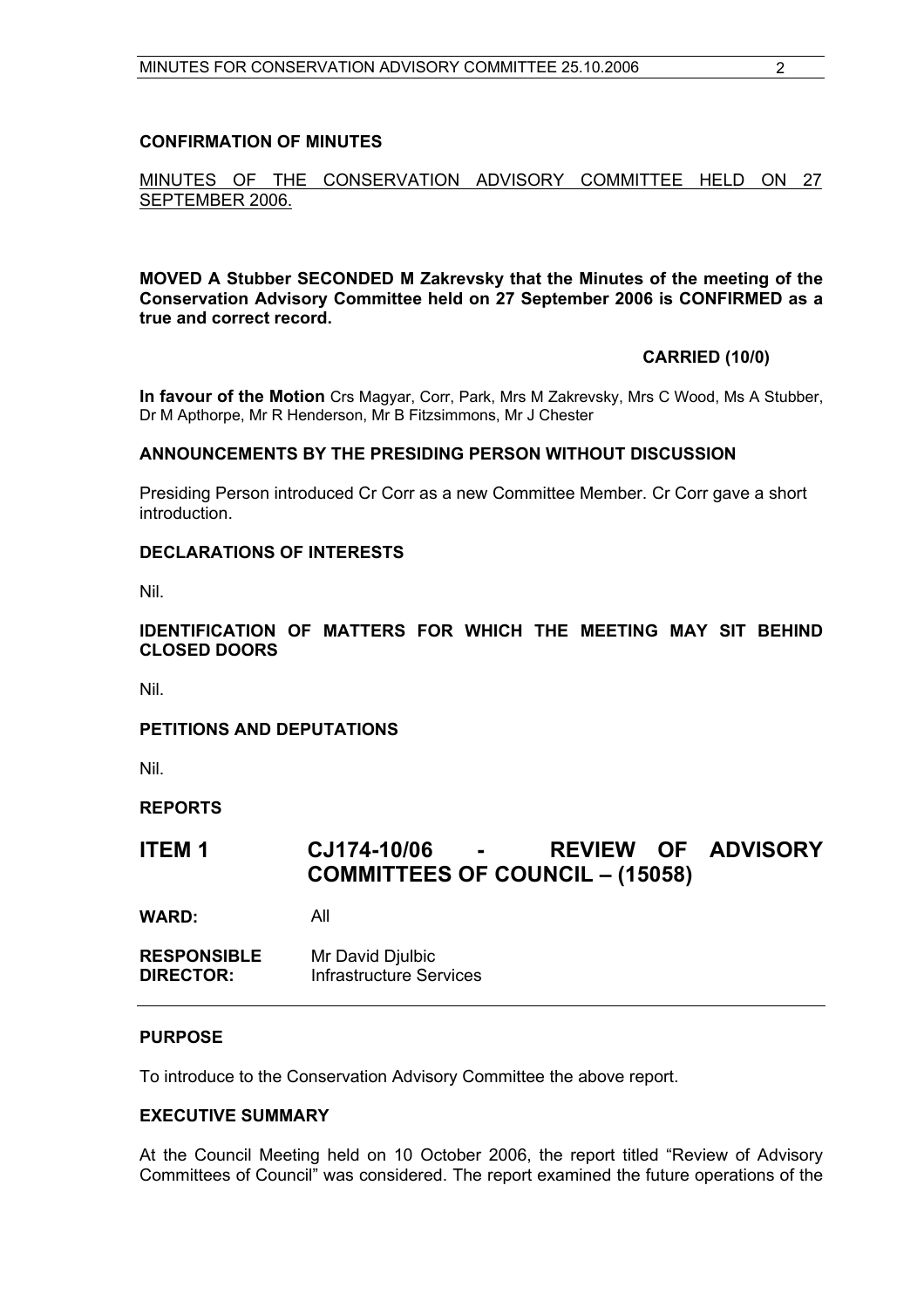City's Advisory Committees, these being the Conservation Advisory Committee, the Seniors Interest Advisory Committee and the Sustainability Advisory Committee.

Council resolved at the 10 October 2006 meeting as follows:

 *"4 REFERS Report CJ174-10/06 to the Committees for their information and comment."* 

# **BACKGROUND**

Council currently operates with three Advisory Committees which contain both Council members and members of the public. These are the:

- Sustainability Advisory Committee (SAC) established to provide advice on actions to promote sustainability.
- Conservation Advisory Committee (CAC) established to provide advice on the conservation and management of the City's natural biodiversity.
- Seniors' Interest Advisory Committee (SIAC) established to ensure the concerns of seniors are relayed to the City.

# **DETAILS**

In accordance with the Local Government Act 1995, the Current Council appointed members to the three Advisory Committees. However it is now considered timely to review the operations of the Committees.

The presentation of the Report to the October 2006 meeting forms part of this review.

# **Issues and options considered:**

Not Applicable.

# **Link to Strategic Plan:**

Strategy 2.1.1 - Maintain and protect natural assets to retain biodiversity.

# **Risk Management considerations:**

Not Applicable.

# **Financial/Budget Implications:**

Not Applicable.

## **Policy Implications:**

Not Applicable.

# **Regional Significance:**

Not Applicable.

# **Sustainability Implications:**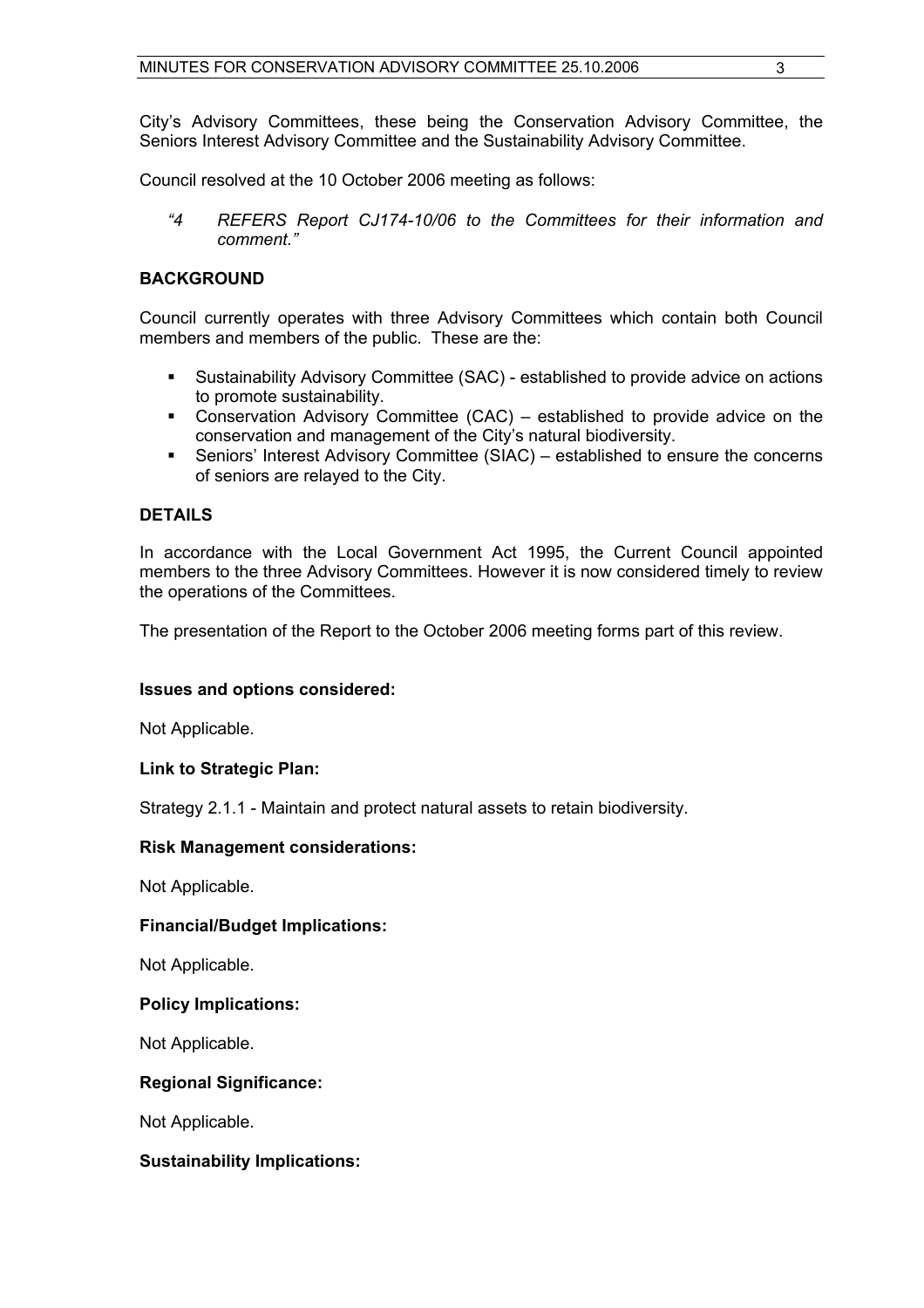Not Applicable.

#### **Consultation:**

The tabling of the report titled 'Review of Advisory Committees of Council'.

#### **COMMENT**

Council has determined that the report titled 'Review of Advisory Committees of Council' be tabled at the 25 October 2006 for information and comment. This document forms the attachment to this report.

#### **ATTACHMENTS**

Attachment 1 Members and Terms of Reference for Sustainability Advisory Committee, Conservation Advisory Committee and Seniors' Interests Advisory Committee

#### **VOTING REQUIREMENTS**

Simple Majority

#### **OFFICER'S RECOMMENDATION**

**That the Report CJ174-10/06 – Review of Advisory Committees of Council be tabled for consideration at the 25 October 2006 Meeting of the Conservation Advisory Committee for information and comment.** 

The Manager of Organisational Development informed the CAC that the report was tabled at Council on 10 October 2006 and was to be forwarded onto the Council Advisory Committees for discussion and comment.

## **MOVED Cr S Magyar SECONDED Cr Park that the Conservation Advisory Committee defers Item 1 to its next meeting.**

*Cr John and Cr Hart entered the meeting at 1915 hrs* 

The motion was put and **CARRIED (12/0) CARRIED** (12/0)

**In favour of the Motion** Crs Magyar, Corr, Park, John, Hart, Mrs M Zakrevsky, Mrs C Wood, Ms A Stubber, Dr M Apthorpe, Mr R Henderson, Mr B Fitzsimmons, Mr J Chester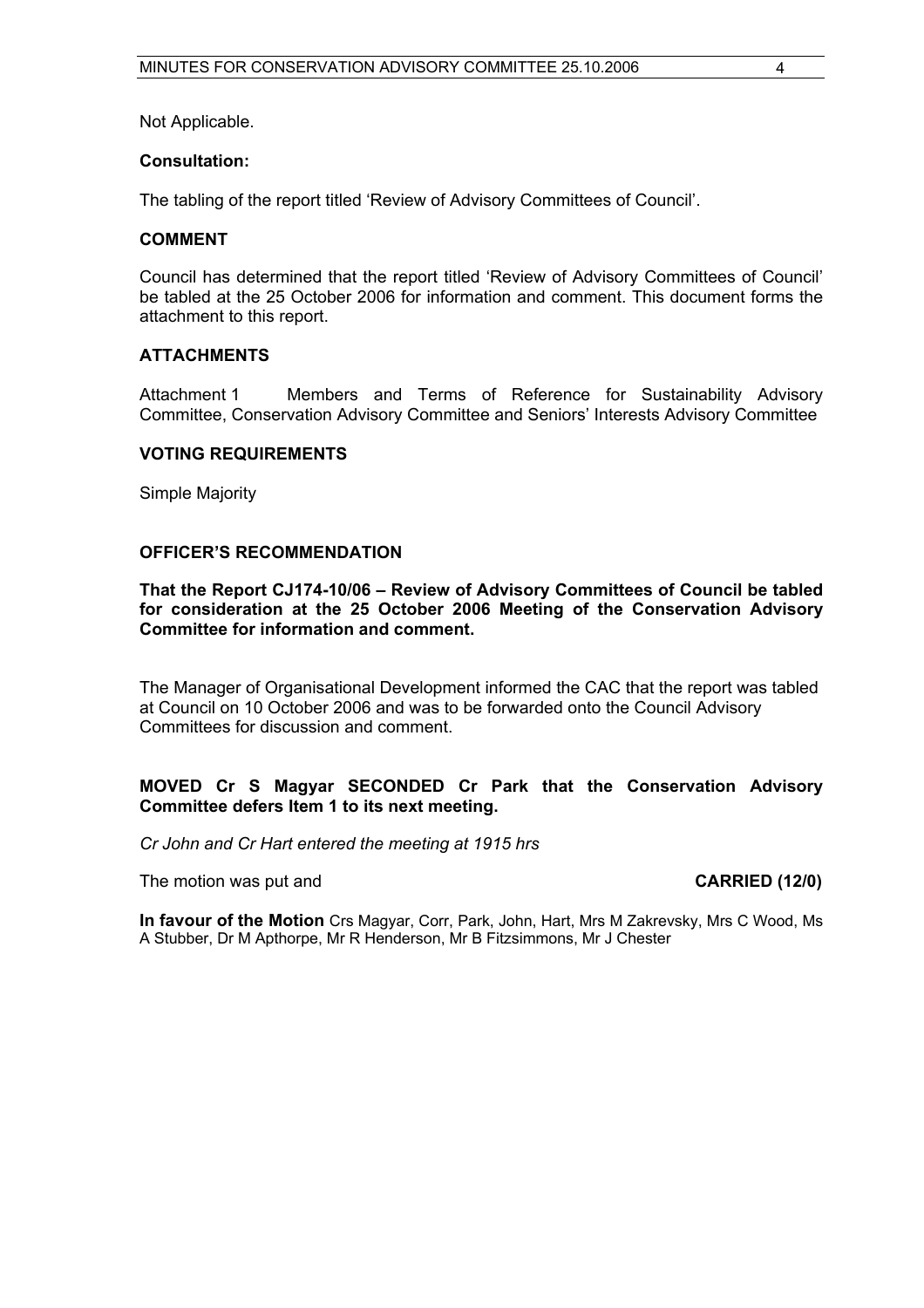# **ITEM 2 STRATEGIC PLAN KEY PERFORMANCE INDICATORS - [20560]**

**WARD:** All

**RESPONSIBLE** Mr Ian Cowie **DIRECTOR:** Governance and Strategy

#### **PURPOSE**

To seek advice from the Conservation Advisory Committee on the development of Environmental Key Performance Indicators for the Strategic Plan 2003-2008.

## **EXECUTIVE SUMMARY**

The 2005/06 Strategic Plan Key Performance Indicators (KPI) Report was presented to Council on 29 August 2006, in accordance with the Council's reporting framework. Council accepted the report, and requested that Key Focus Area 2 - Caring for the Environment be referred to the Conservation Advisory Committee to develop Key Performance Indicators for the preservation of Joondalup's natural biodiversity. (*Item CJ137 – 08/06 refers*).

## **BACKGROUND**

The Strategic Plan KPIs are intended to measure progress against the Strategic Plan 2003 – 2008, and reports against the KPIs are provided to the Council on an annual basis. The report is a component of the Corporate Reporting Framework endorsed by Council on 14 December 2004 (*Item CJ307-12/04 refers*).

# **DETAILS**

#### **Issues and options considered:**

The 2005/06 Strategic Plan KPI Report provided Council with information for the period 1 July 2005 to 30 June 2006.

The KPIs link directly to the outcomes and strategies in the Key Focus Areas of:

- Community Wellbeing;
- Caring for the Environment;
- City Development, and
- Organisational Development.

The KPIs are categorised according to their indicator type - social, economic, and/or environmental.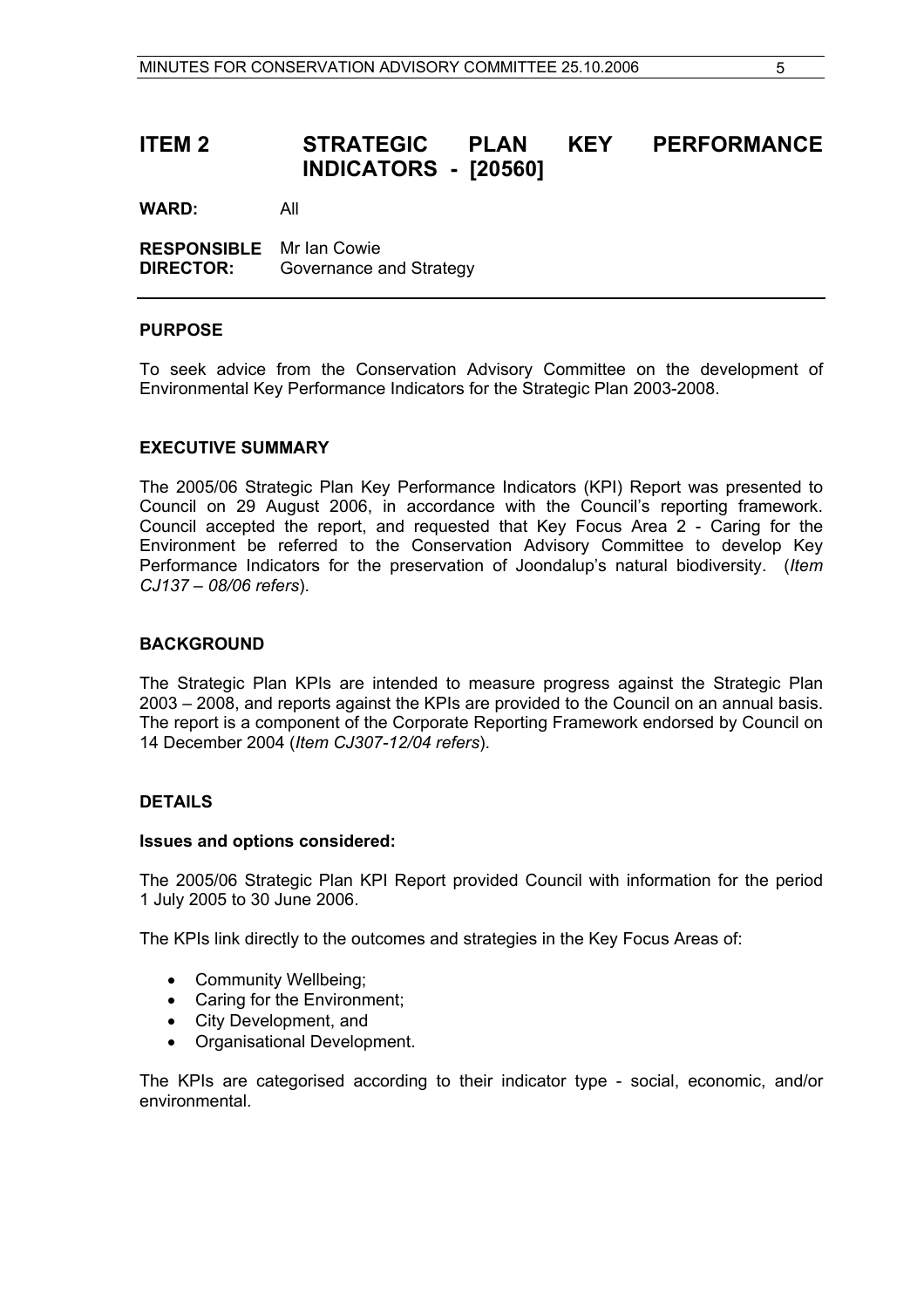### **Link to Strategic Plan:**

# **Key Focus Area 4: Organisational Development**

- Outcome: The City of Joondalup is a sustainable and accountable business.
- Objective 4.1: To manage the business in a responsible and accountable manner.

Strategy 4.1.2: Develop a corporate reporting framework based on sustainable indicators.

# **Key Focus Area 2: Caring for the Environment**

Outcome: The City of Joondalup is environmentally responsible in its activities.

- Objective 2.1: Plan and manage our natural resources to ensure environmental sustainability.
- Strategy 2.1.1: Maintain and protect natural assets to retain biodiversity.

# **Legislation – Statutory Provisions:**

Section 2.7 of the Local Government Act 1995 states:

*The role of the council:* 

- *(1) The council:*
	- *(a) directs and controls the local government's affairs; and*
	- *(b) is responsible for the performance of the local government's functions.*

#### **Risk Management considerations:**

The KPI Report provides Council with an overall assessment of progress against the Strategic Plan.

#### **Financial/Budget Implications:**

Not Applicable.

#### **Policy Implications:**

The stated objective of Council's Communication Policy 2.3.2 is:

To indicate the City's high level of commitment to public consultation and to provide good, open and accountable government.

#### **Regional Significance:**

Not Applicable.

#### **Sustainability Implications:**

The Strategic Plan KPIs have been categorised as social, environmental and/or economic.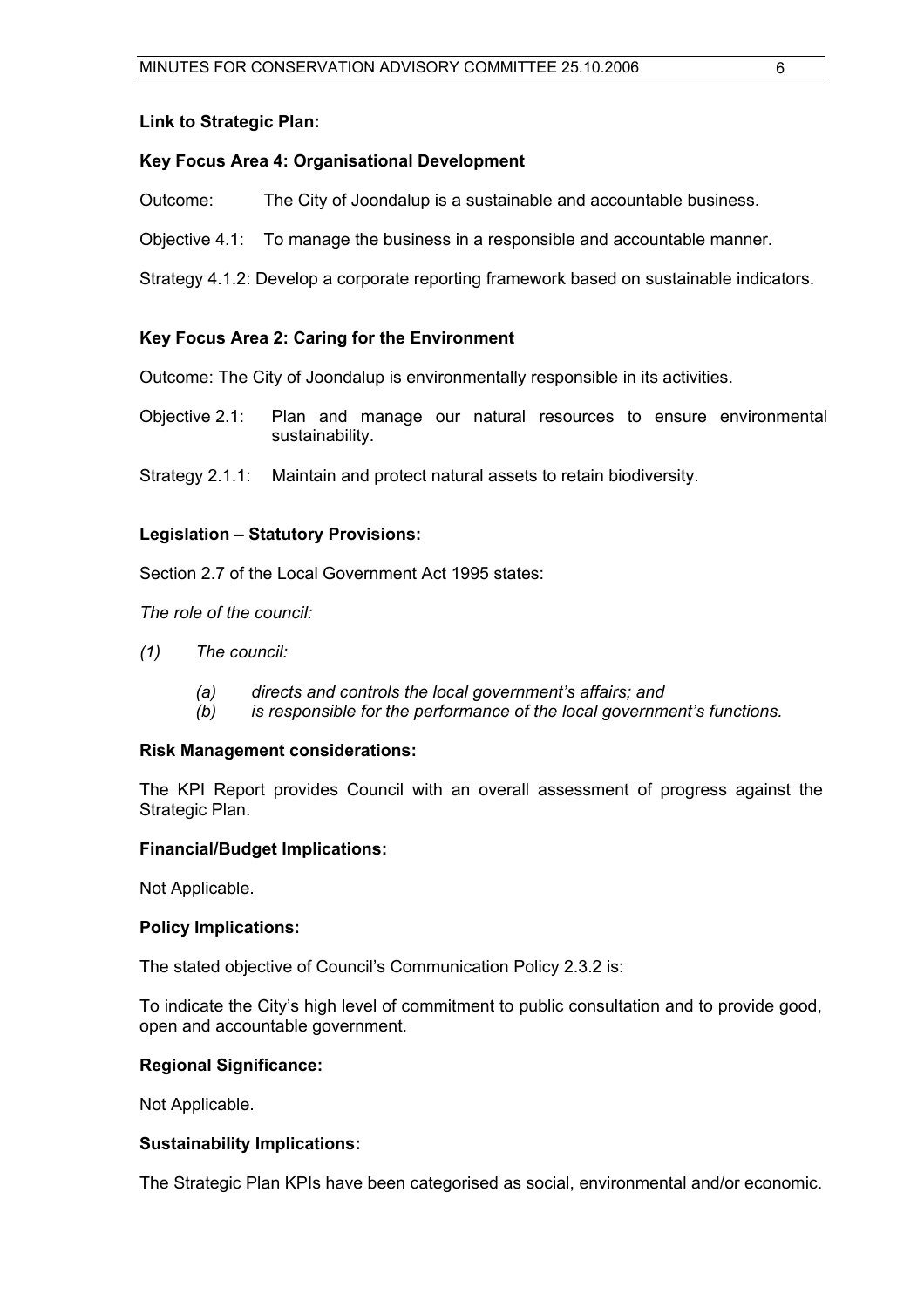## **Consultation:**

Not Applicable.

## **COMMENT**

The Strategic Plan is due for a major review during 2006/07 and this will include a review of the KPIs against the revised Plan. This process will involve consultation with members of the community and key stakeholders, including the Conservation Advisory Committee.

## **ATTACHMENTS**

Attachment 1 Strategic Plan Key Focus Area 2 – Caring for the Environment.

Attachment 2 2005/06 Strategic Plan Key Performance Indicators Performance Report – Key Focus Area 2 - Caring for the Environment.

## **VOTING REQUIREMENTS**

Simple Majority

## **OFFICER'S RECOMMENDATION**

**That the Conservation Advisory Committee PROVIDES advice to the Council on the development of Key Performance Indicators for the preservation of Joondalup's natural biodiversity.** 

**MOVED Cr S Magyar SECONDED Mrs C Wood that the Conservation Advisory Committee defers Item 2 to its next Meeting. Officers are to provide information to Committee Members on the City's Natural Areas KPI system that is currently operating.**

#### **CARRIED UNANIMOUSLY (12/0)**

**In favour of the Motion** Crs Magyar, Corr, Park, John, Hart, Mrs M Zakrevsky, Mrs C Wood, Ms A Stubber, Dr M Apthorpe, Mr R Henderson, Mr B Fitzsimmons, Mr J Chester

 *Appendix 2 refers*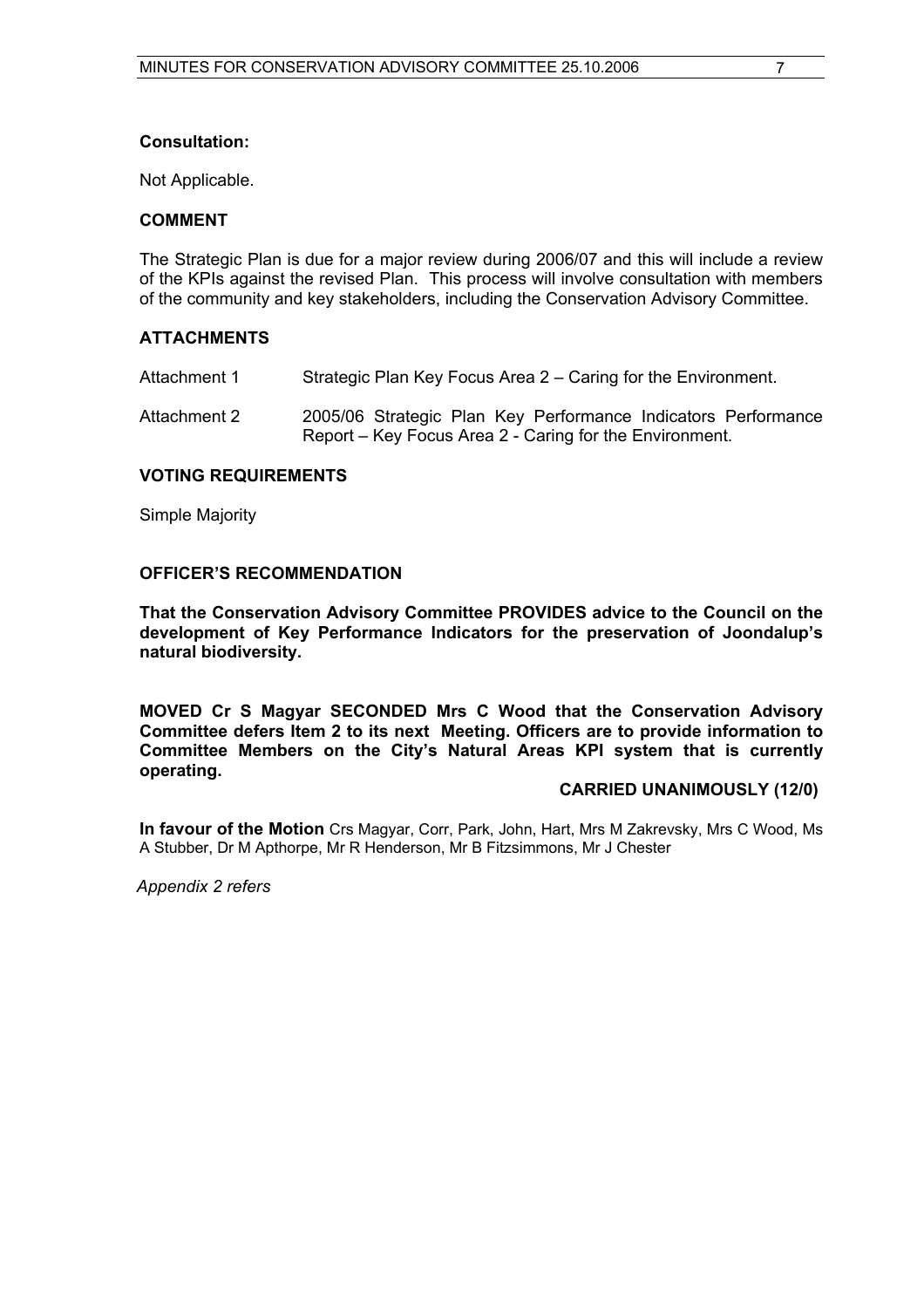# **ITEM 3 THE IMPACT OF RETICULATION ON BUSHLAND IN THE CITY OF JOONDALUP**

**WARD:** All

| <b>RESPONSIBLE</b> | Mr David Djulbic        |
|--------------------|-------------------------|
| <b>DIRECTOR:</b>   | Infrastructure Services |

## **PURPOSE**

To inform Council of the effect of the overspray from reserve irrigation systems on bushland.

## **EXECUTIVE SUMMARY**

At the Conservation Advisory Committee (CAC) meeting held on 26 September 2006 the Committee requested staff to table a report considering the effects of irrigation on native bushland areas within the City's Reserves. The report was to address the outcomes associated with overspray from the City's irrigation systems on bushland and examine measures to reduce the overspray.

## **BACKGROUND**

Since its formation the CAC has promoted the use of native plant material in landscapes, with the intention of reducing the amount of water used to irrigate the landscaped public areas within the City of Joondalup.

Committee Members have also expressed a wider concern about the depletion of groundwater reserves on the Swan Coastal Plain. The management of irrigation sprinklers that currently irrigate some of our bushland remnant areas is viewed by members as a way of preserving groundwater as well as protecting the integrity of the bushland.

# **DETAILS**

The City manages 97 reserves that contain remnant native bushland, 90 of these reserves consist of both bushland and lawn areas. The City's lawn areas are reticulated by water pumped from groundwater reserves. Many of these irrigation systems are in excess of 20 years old and were installed at a time when the negative effects of irrigation on native vegetation were not fully recognised, consequently many of the sprinklers that form part of these systems throw water into native bushland areas.

#### **Issues and options considered:**

The watering of native Western Australian bushland is not recommended for a number of reasons these include:

• Irrigation in bushland promotes weed growth especially exotic grass species at the expense of local plants.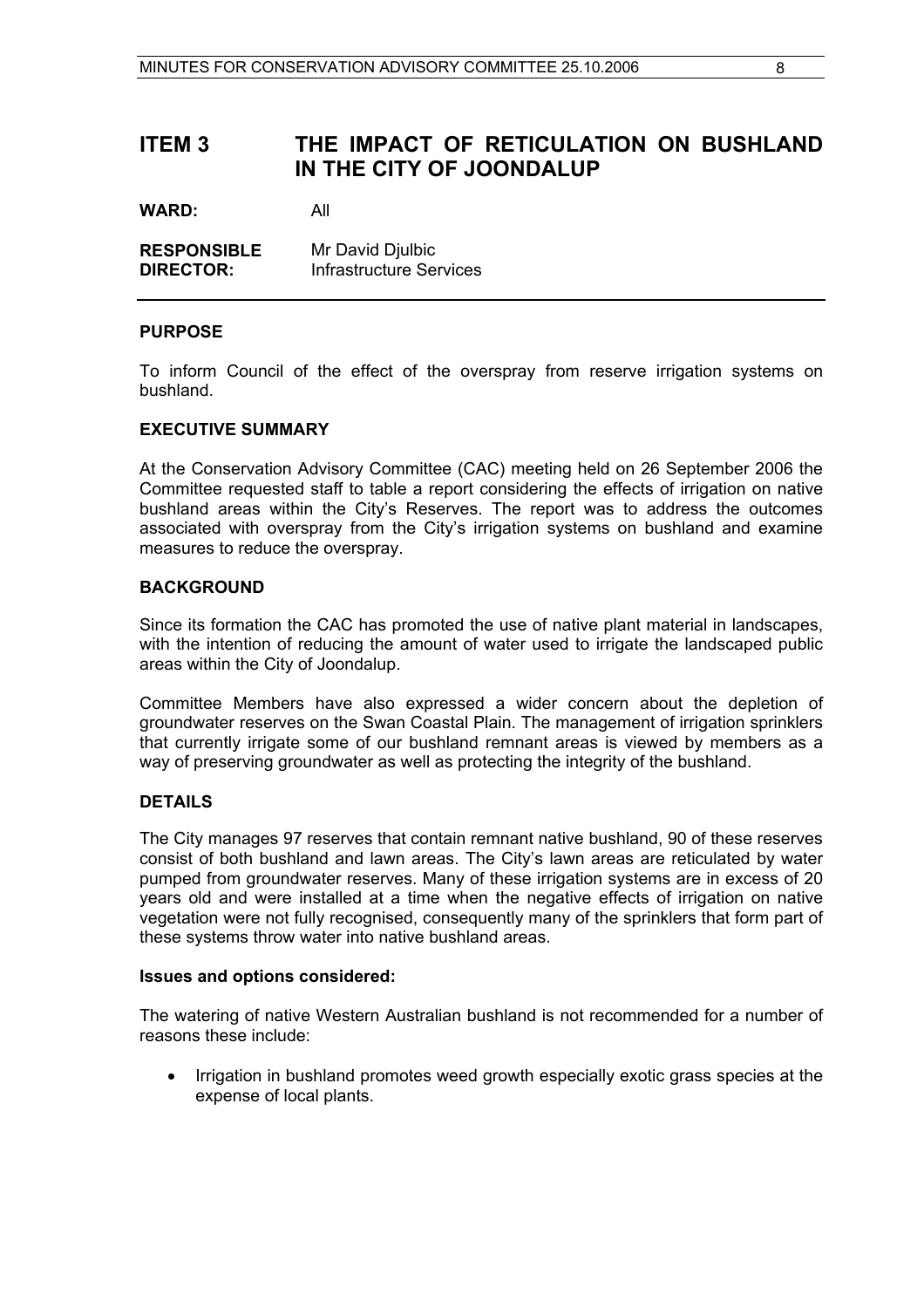- The cost of removing these weeds can be time consuming and expensive.
- Watering can aid in the spread of fungal and bacterial plant pathogens.
- Native plant species have evolved over thousands of years and have adapted to very low levels of moisture in the summer months, irrigation water applied in the summer is often detrimental to their healthy growth.
- Ground water is a valuable and diminishing resource, its use should be targeted to areas it is needed, and it is not required in native vegetation.

It is recognised amongst natural resource managers that irrigation is detrimental to native bushland. City staff have applied for a \$50,000 grant from the Australian Government Water Fund Community Water Grants Scheme. The basis of the submission is that if successful grant monies will be spent to undertake an audit of the City's irrigation where it impacts native bushland, this will give us information on how many sprinklers overspray our bushland and what can be done to remedy the situation. The remainder of the funds will be utilised to make on ground changes to the systems to prevent irrigation water entering bushland.

# **Link to Strategic Plan:**

Strategy 2.1.1- Maintain and protect natural assets to retain biodiversity.

## **Risk Management considerations:**

Not Applicable.

#### **Financial/Budget Implications:**

Not Applicable.

#### **Policy Implications:**

Not Applicable.

# **Regional Significance:**

Not Applicable.

# **Sustainability Implications:**

Not Applicable.

#### **Consultation:**

The issue of irrigation water impacting on native bushland within reserves managed by the City has been the subject of general discussion at CAC Meetings over many years.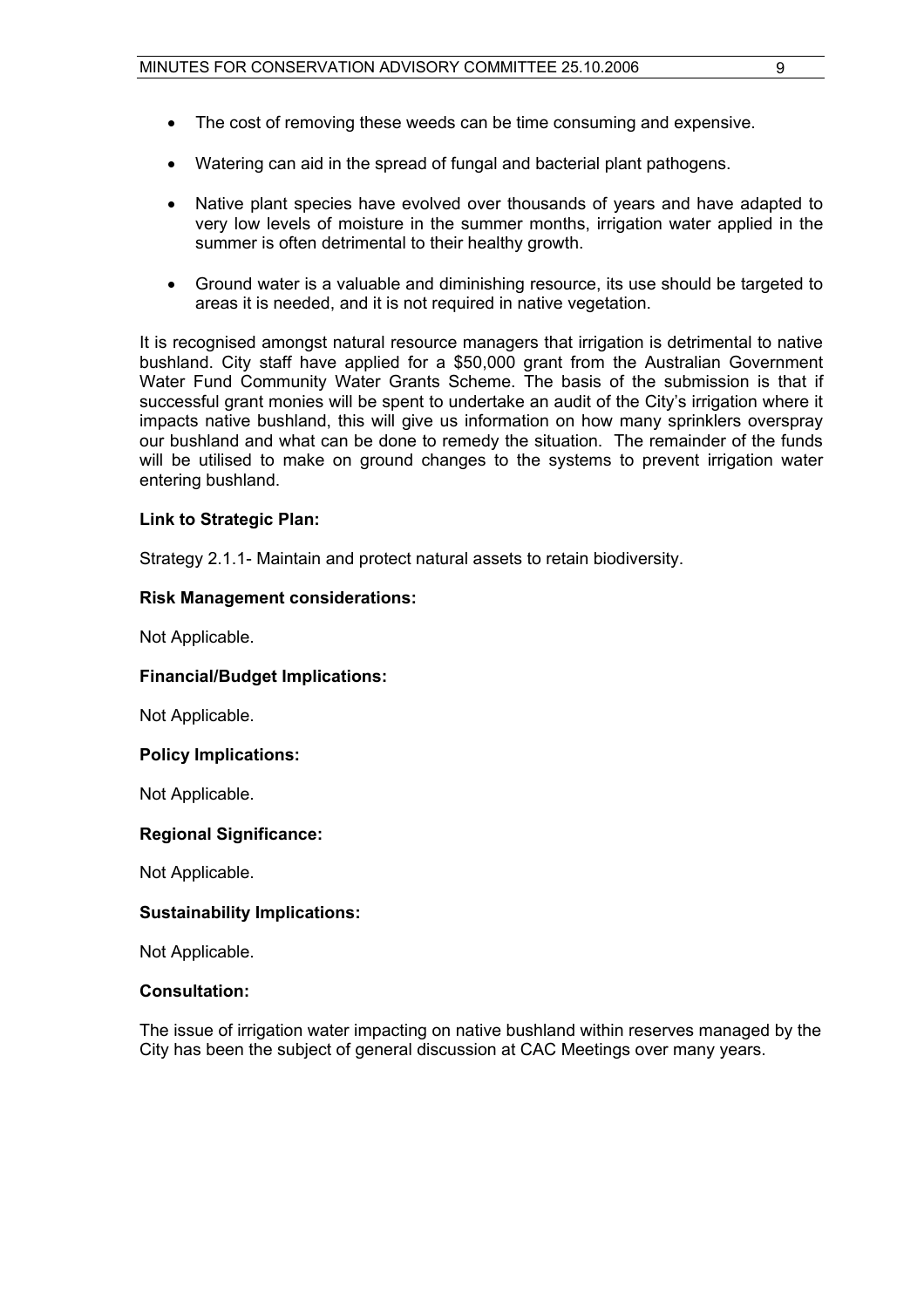## **COMMENT**

It is the considered that irrigation being deposited into bushland within the City's reserves is detrimental to the health of the native plant species occurring in the bush and that ways of overcoming the problem should be explored. It is intended that this exercise be undertaken using grant funds. If the funding application is unsuccessful, further consideration will be given to the financing of this work.

#### **ATTACHMENTS**

Nil.

# **VOTING REQUIREMENTS**

Simple Majority

#### **OFFICER'S RECOMMENDATION**

**That the Conservation Advisory Committee:** 

- **1 RECEIVES the report titled "The Impact of Reticulation on Bushland in the City of Joondalup";**
- **2 NOTES that a grant from the Australian Government Water Fund Community Water Grants Scheme has been applied for by the City to assist in identifying bushland being effected by irrigation and applying on ground solutions to reduce the problem.**

**MOVED Cr Magyar, SECONDED Cr Park that the Conservation Advisory Committee:** 

- **1. Receives a report titled the Impact of Reticulation on Bushland in the City of Joondalup**
- **2. Notes that a grant from the Australian Government Water Fund Community Water Grants Scheme has been applied for by the City to assist in identifying bushland being effected by irrigation and applying on ground solutions to reduce the problem.**
- **3. Notes positive verbal report on the successful trial of irrigation modification to protect bushland at Robin Reserve Sorrento.**
- **4. Advises Council of the positive outcomes both in savings of water and power that can be gained by modifying irrigation systems so they do not impact on natural vegetation.**
- **5. Requests Council to List \$50,000 as a high priority in the half-yearly budget review, the funding to assist in identifying bushland being effected by irrigation and applying on ground solutions to reduce the problem.**